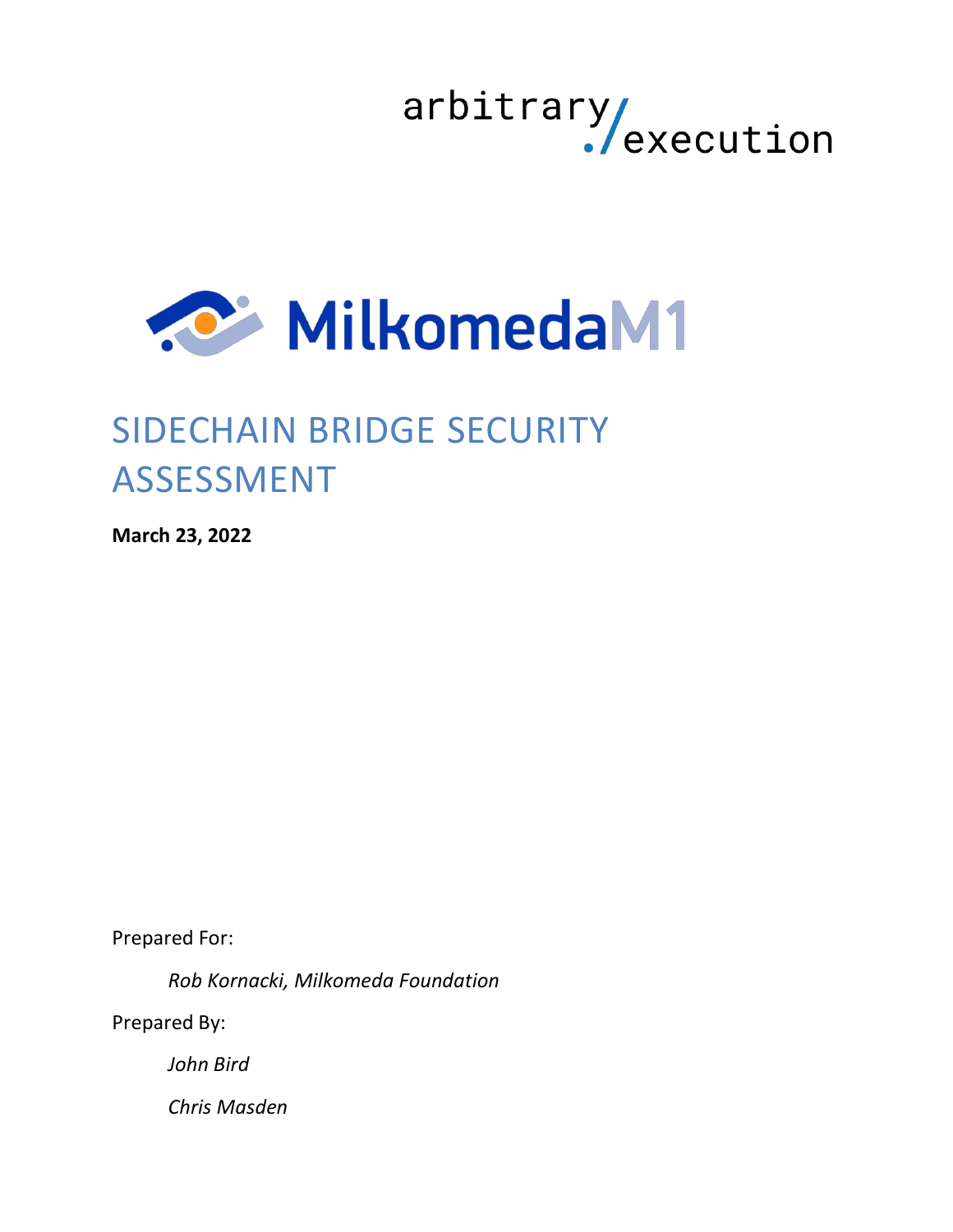# TABLE OF CONTENTS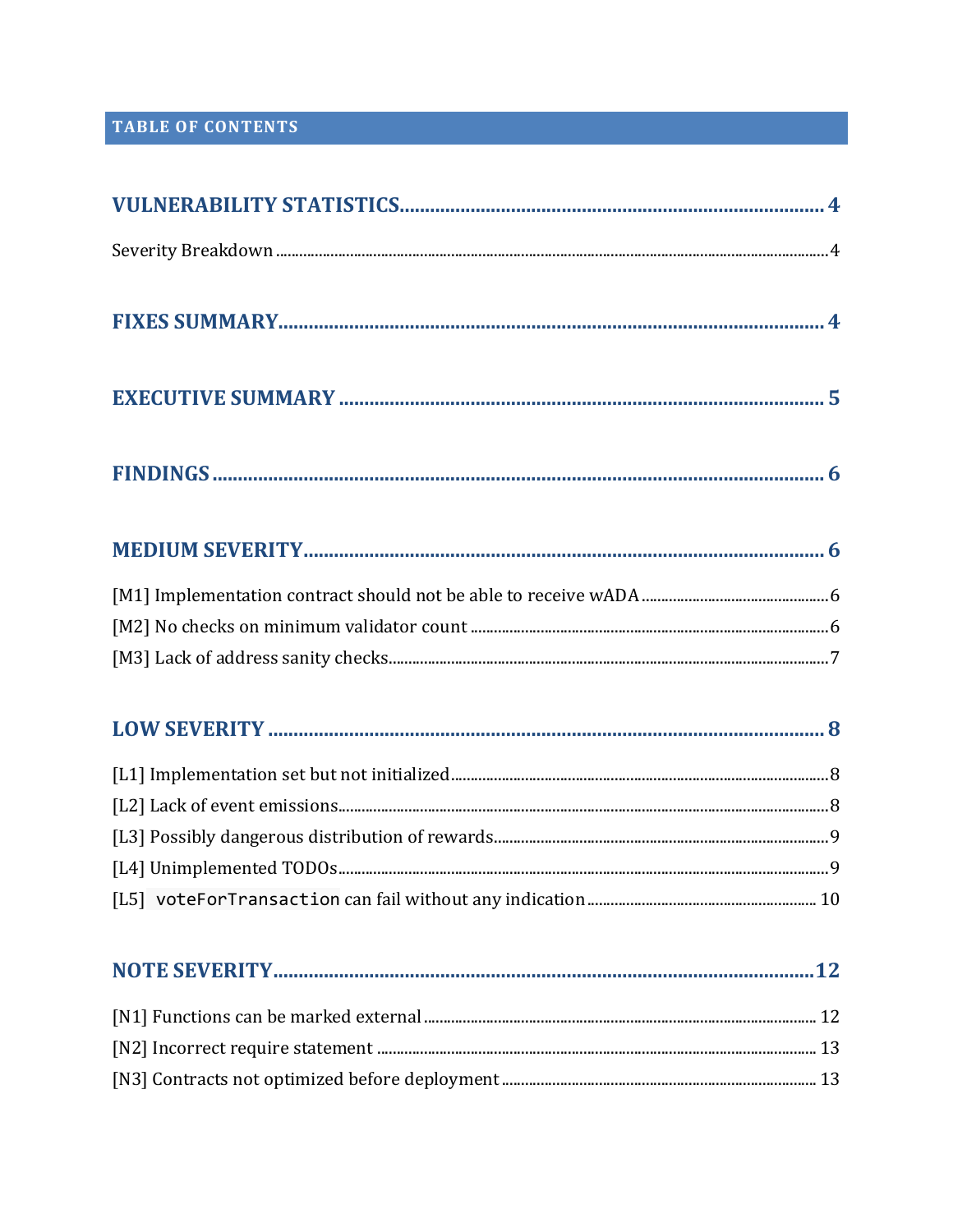#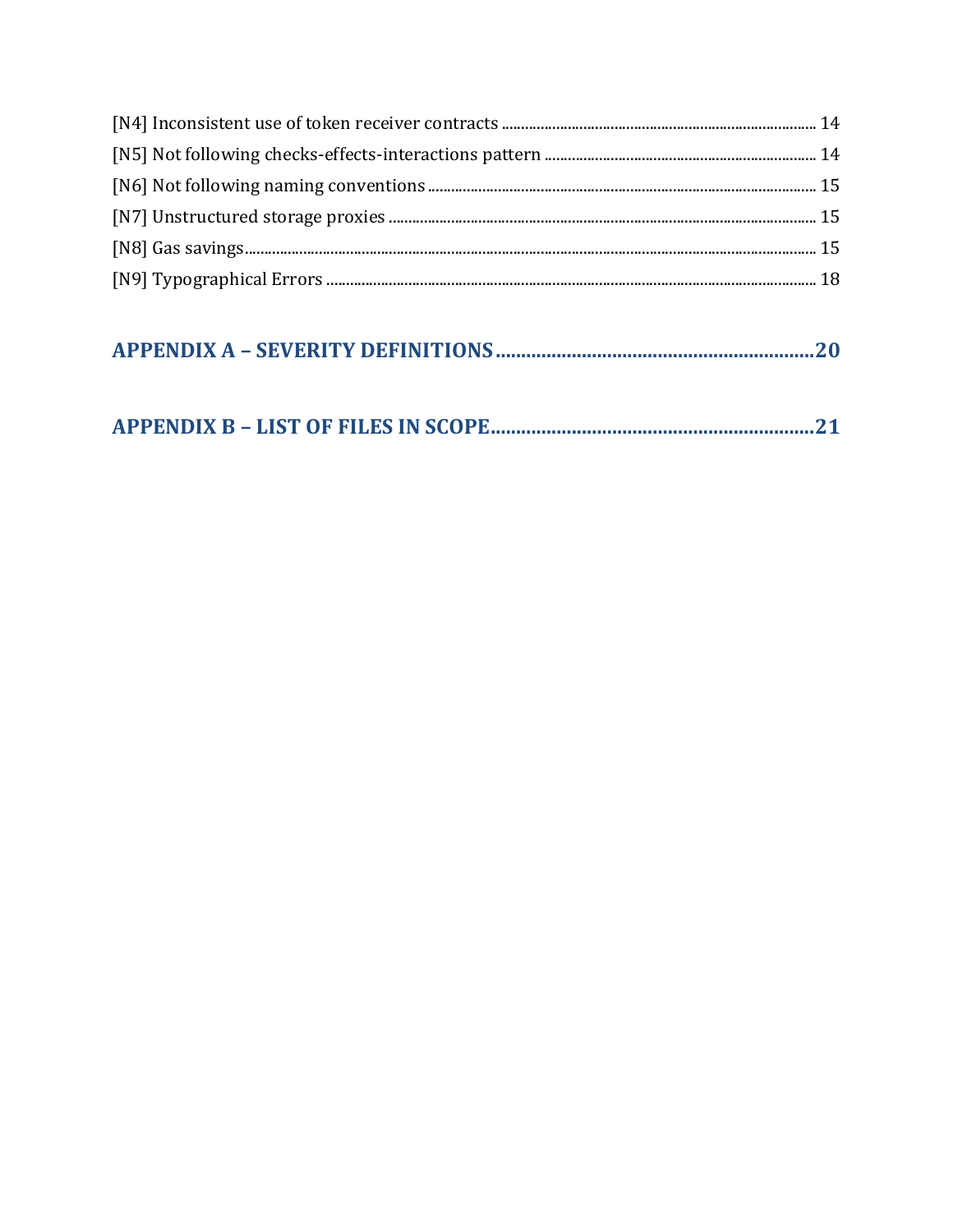# <span id="page-3-0"></span>**VULNERABILITY STATISTICS**

#### <span id="page-3-1"></span>SEVERITY BREAKDOWN

| <b>Severity</b> | Count |
|-----------------|-------|
| Critical        | 0     |
| High            | 0     |
| Medium          | 3     |
| Low             | 5     |
| <b>Note</b>     | 9     |
| Total           | 17    |

<span id="page-3-2"></span>

| <b>FIXES SUMMARY</b> |                 |                                                                        |
|----------------------|-----------------|------------------------------------------------------------------------|
| <b>Finding</b>       | <b>Severity</b> | <b>Status</b>                                                          |
| M1                   | Medium          | Fixed in pull request #816                                             |
| M <sub>2</sub>       | Medium          | Not an issue                                                           |
| M <sub>3</sub>       | Medium          | Fixed in pull request <b>#817</b>                                      |
| L1                   | Low             | Fixed in pull request #887                                             |
| L2                   | Low             | Not fixed                                                              |
| L <sub>3</sub>       | Low             | Not fixed                                                              |
| L4                   | Low             | Fixed in pull requests $\frac{\#818}{\#821}$ and $\frac{\#886}{\#821}$ |
| L <sub>5</sub>       | Low             | Fixed in pull request #874                                             |
| N <sub>1</sub>       | <b>Note</b>     | Fixed in pull request #883                                             |
| N <sub>2</sub>       | <b>Note</b>     | Fixed in pull request <b>#819</b>                                      |
| N <sub>3</sub>       | <b>Note</b>     | Not fixed                                                              |
| N <sub>4</sub>       | <b>Note</b>     | Not fixed. Acknowledged in pull request #854                           |
| N <sub>5</sub>       | <b>Note</b>     | Fixed in pull request #856                                             |
| N <sub>6</sub>       | <b>Note</b>     | Fixed in pull request <b>#891</b>                                      |
| N <sub>7</sub>       | <b>Note</b>     | Fixed in pull request #853                                             |
| N <sub>8</sub>       | <b>Note</b>     | Not fixed                                                              |
| N <sub>9</sub>       | <b>Note</b>     | Fixed in pull request <b>#820</b>                                      |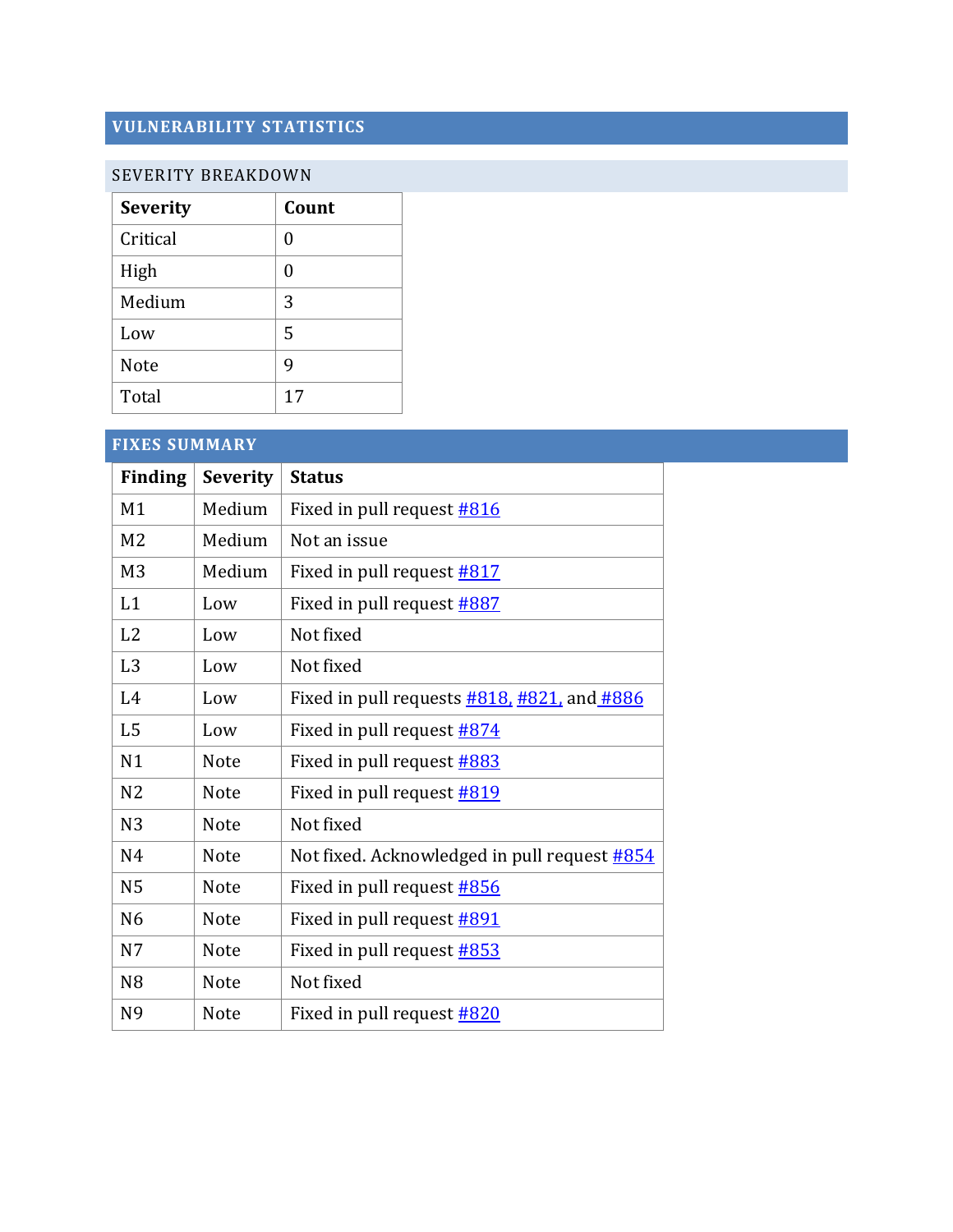#### <span id="page-4-0"></span>**EXECUTIVE SUMMARY**

This report contains the results of Arbitrary Execution's assessment of the Milkomeda sidechain bridge smart contracts. The Milkomeda protocol provides cross-chain interoperability between two blockchains. The sidechain bridge handles logic on the EVM side of the bridge.

Two Arbitrary Execution engineers conducted this review over a 2-week period, from February 7, 2022 to February 18, 2022. The audited tag was  $v1.1.0$ -rc1 (commit hash 860d5c4cb34e3a5ed6bfcd6d22e67010dd80e02a) in the dcSpark/milkomedavalidator repository. The Solidity files in scope for this audit included all contracts in the m1/contracts directory with the exception of contracts in the dev directory, and Migrations.sol - which is an unused contract in production. The complete list of files is in Appendix B.

Our efforts were focused on the proxy-implementation model for the bridge contract, as well as how the bridge handles users' funds. These contracts will be deployed on custom Hyperledger Besu networks, so differences from Ethereum mainnet had to be accounted for.

The assessment resulted in 17 findings ranging in severity from medium to note (informational). One of the medium findings identified a situation where wADA can become trapped in the implementation contract. The other medium findings involve contract deployment and removing validator nodes from the network. The low findings include an issue with the proxy-implementation deployment and unsafe external calls. The note findings contain some observations we felt necessary to highlight, typographical suggestions, and opportunities for gas optimizations.

The Milkomeda bridge contracts are separated into logical components that contain NatSpec and other in-line comments. The code is well documented and straightforward to follow. High-level documentation is present and clear as well. The smart contract repo also contains a Mocha unit test suite that exercises bridge functionality.

#### **Update**

At the time of the fix review, 11 findings were resolved according to our recommendations and 1 finding was identified as a non-issue. The 5 remaining findings were not fixed. The Milkomeda team acknowledges these findings and intends to investigate them at a later date.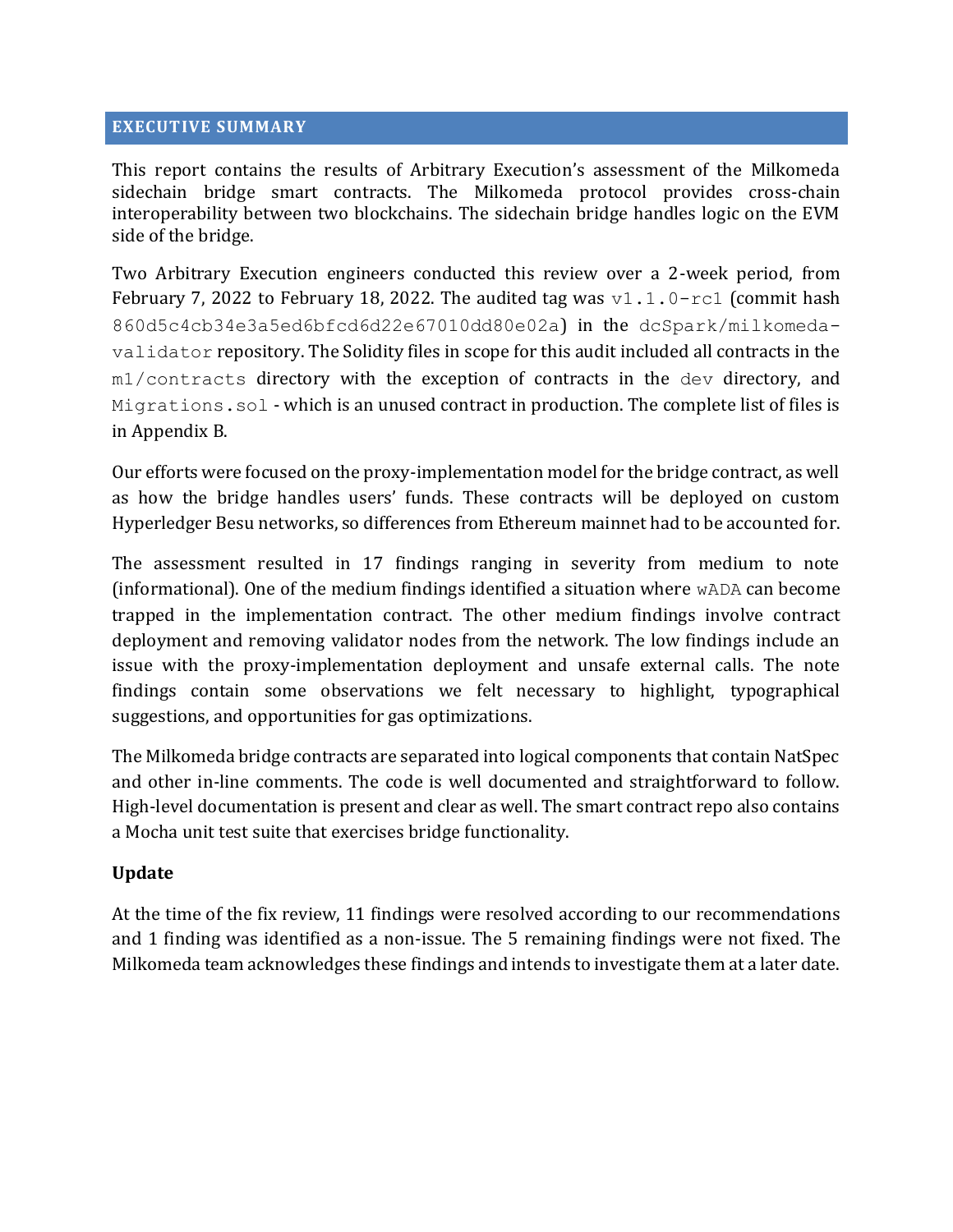#### <span id="page-5-1"></span><span id="page-5-0"></span>**MEDIUM SEVERITY**

#### <span id="page-5-2"></span>[M1] IMPLEMENTATION CONTRACT SHOULD NOT BE ABLE TO RECEIVE WADA

The implementation contract  $Multisiq.sol$  has a receive [function](https://github.com/dcSpark/milkomeda-validator/tree/860d5c4cb34e3a5ed6bfcd6d22e67010dd80e02a/m1/contracts/src/Multisig.sol#L68-L69) that will accept  $wADA$ but the wADA that is sent to the contract cannot be withdrawn. All interactions should be sent via Proxy.sol which can properly receive all of the wADA.

#### RECOMMENDATION

Remove the receive function in Multisig.sol

#### UPDATE

Fixed in pull request **#816**.

#### <span id="page-5-3"></span>[M2] NO CHECKS ON MINIMUM VALIDATOR COUNT

Milkomeda runs a network for its sidechain that uses an Istanbul Byzantine Fault Tolerant (IBFT) consensus mechanism. Specifically, the Hyperledger Besu network that the Milkomeda Bridge will be deployed on uses IBFT 2.0.

IBFT 2.0 [requires a minimum of 4 validators to remain Byzantine fault tolerant.](https://besu.hyperledger.org/en/stable/HowTo/Configure/Consensus-Protocols/IBFT/#minimum-number-of-validators) [removeValidator](https://github.com/dcSpark/milkomeda-validator/tree/860d5c4cb34e3a5ed6bfcd6d22e67010dd80e02a/m1/contracts/src/Multisig.sol#L92) has no checks on validator count, and the [validRequirement](https://github.com/dcSpark/milkomeda-validator/tree/860d5c4cb34e3a5ed6bfcd6d22e67010dd80e02a/m1/contracts/src/Multisig.sol#L63) [modifier](https://github.com/dcSpark/milkomeda-validator/tree/860d5c4cb34e3a5ed6bfcd6d22e67010dd80e02a/m1/contracts/src/Multisig.sol#L63) only checks if validatorCount is nonzero. Validators can currently vote to remove a validator and fall below this threshold. If the network is no longer Byzantine fault tolerant, the network may not function correctly and reach consensus despite nodes failing or propagating incorrect information to peers.

#### RECOMMENDATION

Consider updating the validRequirement modifier to check if validatorCount  $\leq 4$ .

#### UPDATE

Not an issue. Milkomeda's statement: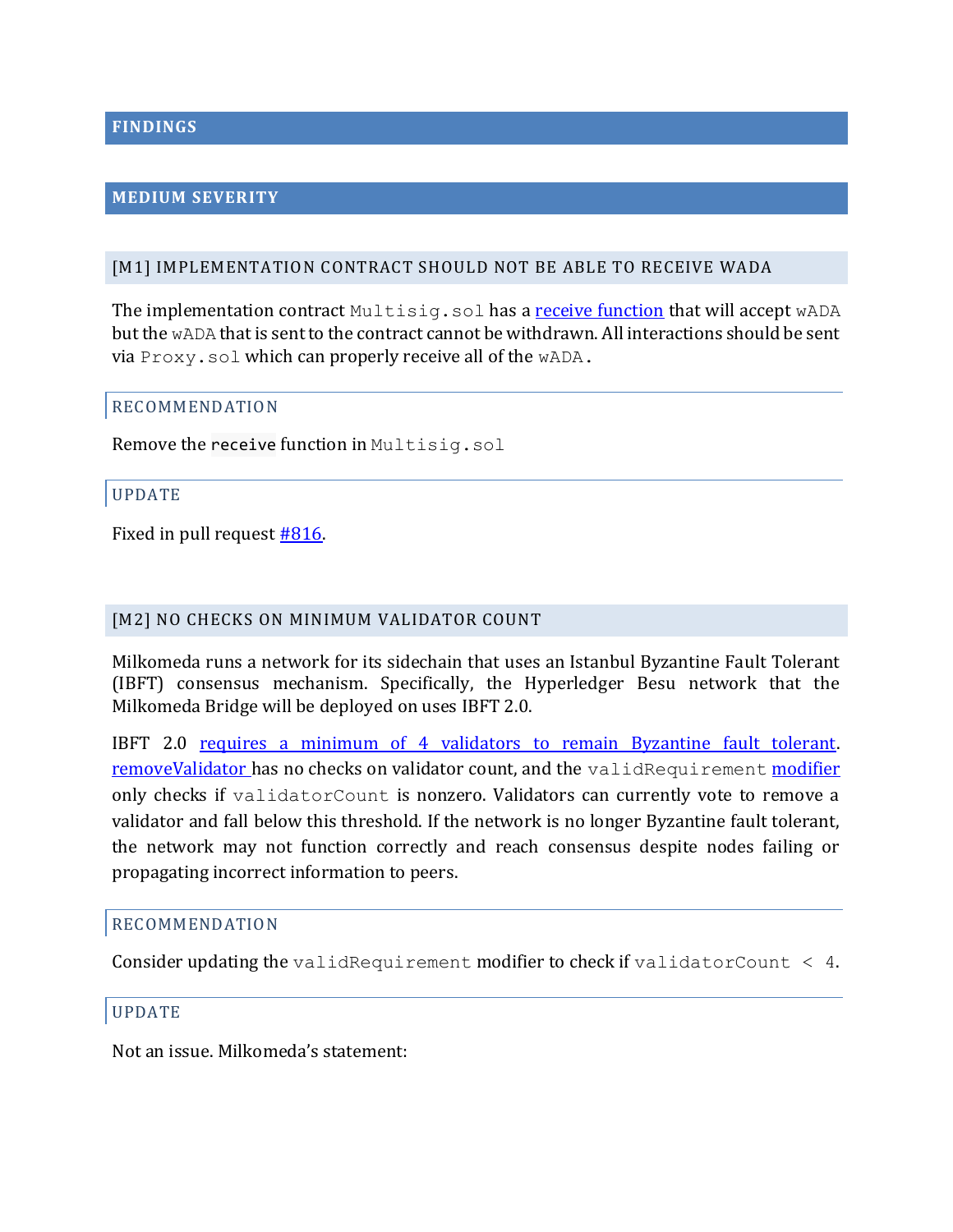*We do not think this is something we can check. It makes sense you spotted this but in essence there is no minimum validator to have in the smart contract in relation to the IBFT requirement. The smart contract has a set of validators that is maintained in a different list than the IBFT. It happens to be the same person at the moment but*  there's no hard requirement to make the IBFT validator the same as the Milkomeda *Validator.*

# <span id="page-6-0"></span>[M3] LACK OF ADDRESS SANITY CHECKS

In Proxy.sol the constructor [assigns the implementation](https://github.com/dcSpark/milkomeda-validator/tree/860d5c4cb34e3a5ed6bfcd6d22e67010dd80e02a/m1/contracts/src/proxy/Proxy.sol#L13) storage variable without checking that it is non-zero and without checking that a smart contract exists at that address.

In Multisig.sol the [upgradeContract](https://github.com/dcSpark/milkomeda-validator/tree/860d5c4cb34e3a5ed6bfcd6d22e67010dd80e02a/m1/contracts/src/Multisig.sol#L149) function changes the implementation storage variable without performing the above mentioned checks.

In the event of a bad address being used when deploying the proxy, a simple redeployment of the proxy would fix this issue. In the case of upgrading from one implementation to another, a more serious consequence could occur if a bad address is used. The funds ( $wADA$ , ERC20, ERC721, ERC1155) would become frozen inside of the proxy contract.

#### RECOMMENDATION

Due to the importance of the implementation variable, consider adding the OpenZeppelin isContract modifier on the address that implementation will be set to. The isContract modifier would ensure that the address is non-zero and there is deployed bytecode at the address.

#### UPDATE

Fixed in pull request **#817**.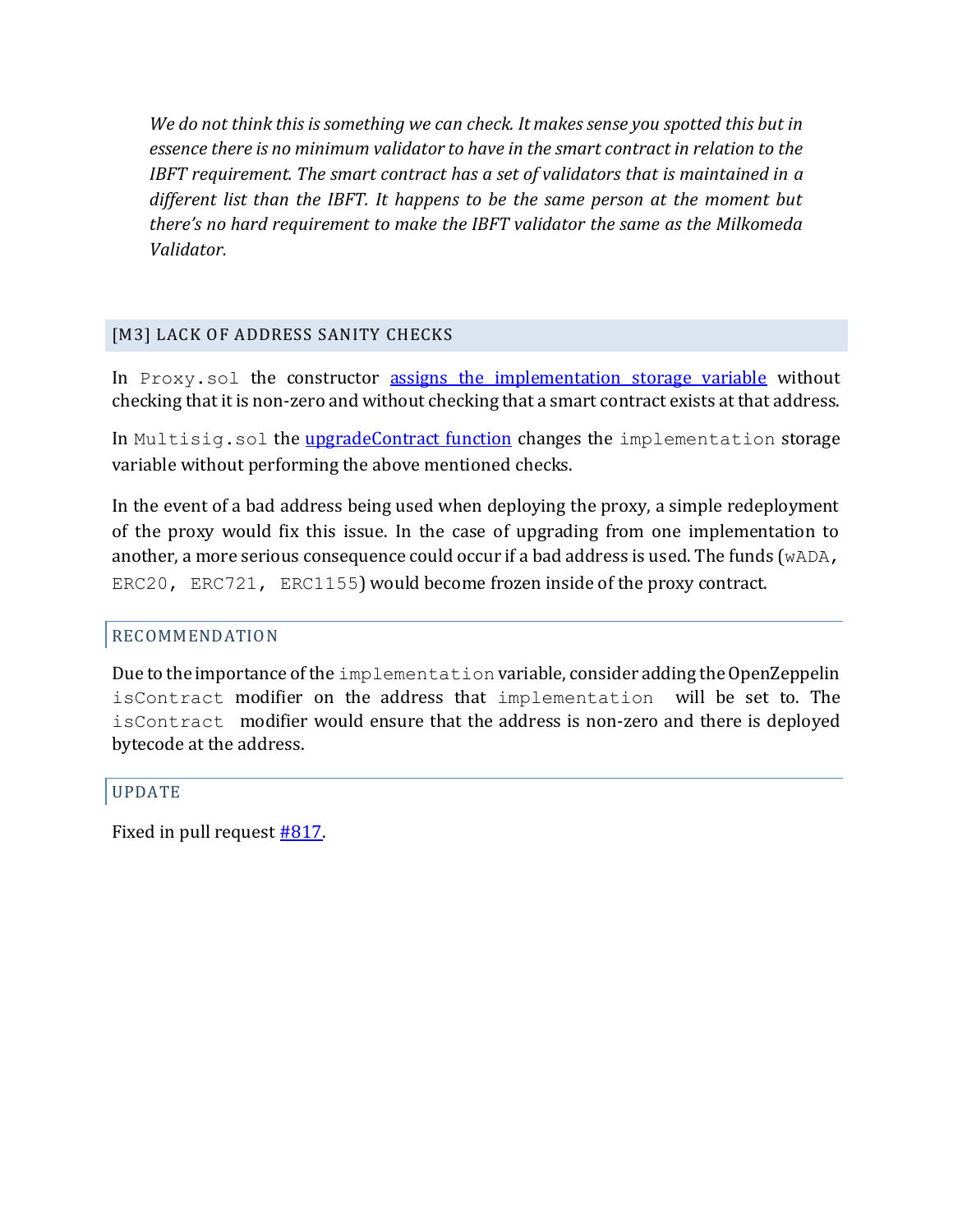#### <span id="page-7-0"></span>**LOW SEVERITY**

#### <span id="page-7-1"></span>[L1] IMPLEMENTATION SET BUT NOT INITIALIZED

Upon deployment, the proxy sets the [implementation](https://github.com/dcSpark/milkomeda-validator/tree/860d5c4cb34e3a5ed6bfcd6d22e67010dd80e02a/m1/contracts/src/proxy/Proxy.sol#L13) address, but does not initialize it. The initialization of the contract is vulnerable to front running and a malicious attacker could initialize the contract with the settings they choose. The proxy would then have to be redeployed as there is no way to change the implementation variable inside of the proxy once set by the constructor.

#### RECOMMENDATION

Consider calling the initialize function in the constructor of  $P_{TOXY, sol}$  so that the implementation address cannot be set without also initializing the implementation contract.

#### UPDATE

Fixed in pull request **#887** 

#### <span id="page-7-2"></span>[L2] LACK OF EVENT EMISSIONS

Multisig.sol contains various administrative functions that represent important state changes in the contract. Certain functions do not emit events when sensitive changes are made.

#### RECOMMENDATION

Consider adding the following events to aid with tracking and for notifying off-chain observers:

```
AddedValidator
RemovedValidator
NewQuorum
NewStargateAddress
ContractUpgraded
TransactionRemoved
TransactionAdded
```
#### UPDATE

Not fixed. Milkomeda's statement for this issue:

*Acknowledged. We will investigate this at a later time.*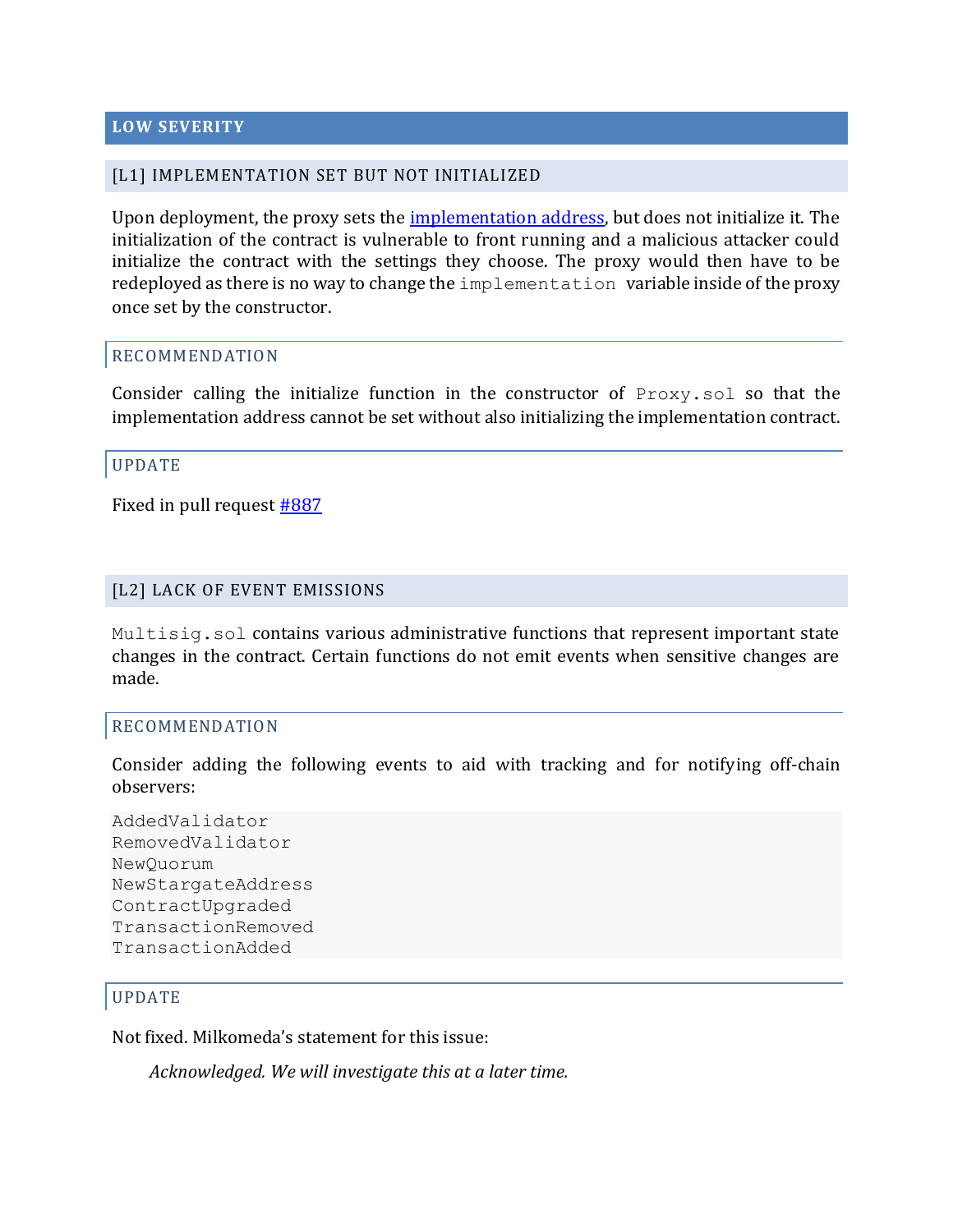# <span id="page-8-0"></span>[L3] POSSIBLY DANGEROUS DISTRIBUTION OF REWARDS

In Rewards.sol the withdrawRewards function has a possible dangerous distribution method for sending rewards to each validator by using th[e following code.](https://github.com/dcSpark/milkomeda-validator/tree/860d5c4cb34e3a5ed6bfcd6d22e67010dd80e02a/m1/contracts/src/Rewards.sol#L24) The danger is that a validator could be a smart contract and this is acknowledged in the comments. However, the risk is still present.

# RECOMMENDATION

Consider using the OpenZeppelin isContract modifier on the addValidator function inside of Multisig.sol. This would drastically reduce the chance of a smart contract being added as a validator.

#### UPDATE

Not fixed. Milkomeda's statement for this issue:

*Acknowledged. We will investigate this at a later time.*

### <span id="page-8-1"></span>[L4] UNIMPLEMENTED TODOS

There are TODOs in Multisig.sol, SidechainBridge.sol, and Types.sol. Three in particular are worth highlighting:

- [removeValidator](https://github.com/dcSpark/milkomeda-validator/tree/860d5c4cb34e3a5ed6bfcd6d22e67010dd80e02a/m1/contracts/src/Multisig.sol#L97) does not clear validator votes on pending proposals
- [There is no functionality to migrate proposals](https://github.com/dcSpark/milkomeda-validator/tree/860d5c4cb34e3a5ed6bfcd6d22e67010dd80e02a/m1/contracts/src/SidechainBridge.sol#L279) in the event a validator provides bad data in a proposal
- Ȉ [Tokens are not returned to users if an unwrapping request gets voted out](https://github.com/dcSpark/milkomeda-validator/tree/860d5c4cb34e3a5ed6bfcd6d22e67010dd80e02a/m1/contracts/src/SidechainBridge.sol#L178)

If these TODOs are overlooked, there is a risk that deployed code does not match the design specification of the protocol. Implementing these features will reduce the impact of a malicious validator, and allow users to recover funds from the bridge.

#### RECOMMENDATION

Consider implementing TODOs or documenting reasons for not doing so.

#### UPDATE

Ȉ removeValidator does not clear votes

TODO removed in pull request  $#818$ . Milkomeda's statement for this issue: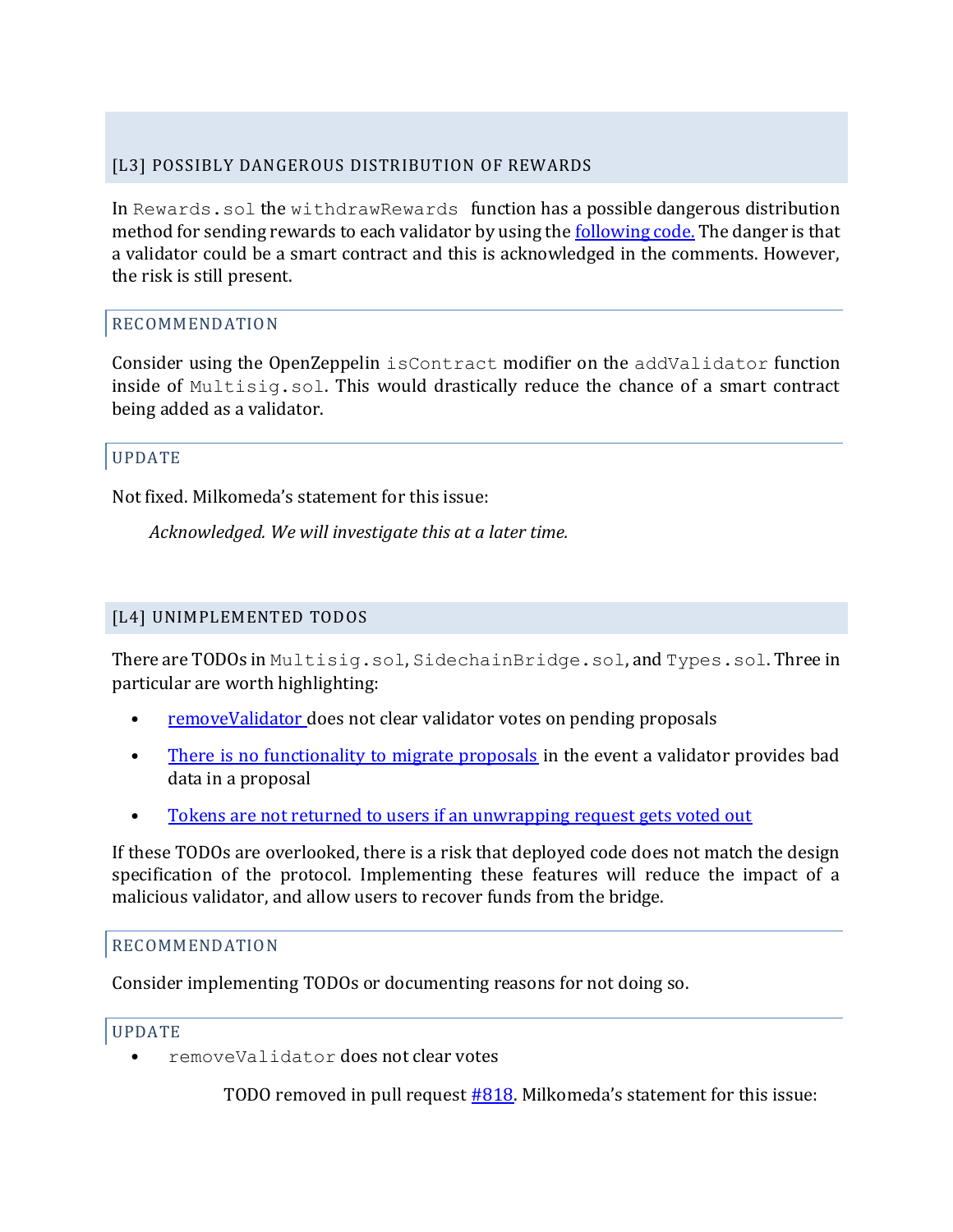*We do not need to remove validator votes from unfinished proposals. At the time of the vote the validator submitted its vote as part of being in the protocol validator. If we have removed this validator, the proposal will still require at least another validator to vote for this proposal.*

- *1. The proposal has received quorum - 1 vote before one of the validators is removed from the list. assuming the quorum remain the same, the proposal still requires 1 more vote anyway and has been validated by all the other participants.*
- *2. The proposal has received quorum - 1 vote before the quorum is reduced by* 1*. The proposal will still require an extra vote in order to be detected that the quorum has been reached.*
- *3. The quorum is already reached: the proposal is already processed*
- *4. the proposal has received quorum - k votes. The proposal will still need to receive at least k extra votes to be processed.*

*In short, we rely on the honest majority to continuously guarantee that the proposals being voted on are necessary. I.e. if a bad actor who was voting on invalid proposal is being removed, we assume the honest majority will not vote for invalid proposals anyway.*

Ȉ Proposal migration

Fixed in pull request  $#821$ .

Ȉ Tokens are not returned to users if an unwrapping request gets voted out

TODO removed in pull request [#886](https://github.com/dcSpark/milkomeda-validator/pull/886). Milkomeda's statement for this issue:

*We do not believe the transaction id can be verified on the smart contract side. It is not possible for the sidechain to actually verify a transaction on the mainchain (Cardano here) has happened successfully. However, the validator will know this. If the transaction that was proposed in the smart contract becomes invalid and is not included in the blockchain then the validator will initiate a migration.*

#### <span id="page-9-0"></span>[L5] VOTEFORTRANSACTION CAN FAIL WITHOUT ANY INDICATION

In Multisig.sol the voteForTransaction function checks to see if a call to confirmTransaction should be issued. There already exists a revert [statement](https://github.com/dcSpark/milkomeda-validator/tree/860d5c4cb34e3a5ed6bfcd6d22e67010dd80e02a/m1/contracts/src/Multisig.sol#L187-L189) that will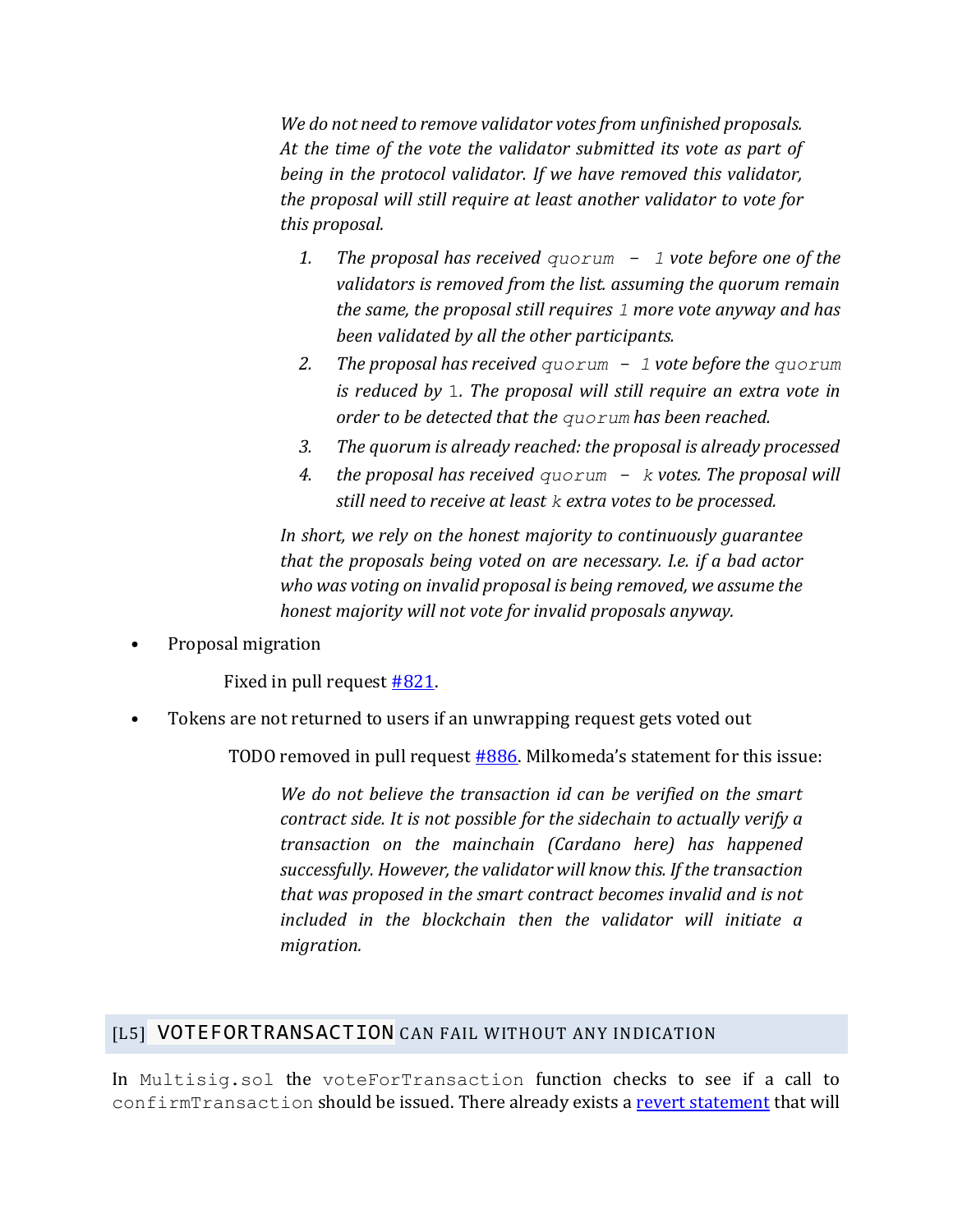cause the transaction to revert if a transactionId already exists and the parameters submitted do not match the parameters stored for the given transaction.

However, if voteForTransaction is called with parameters that do match a [transactionId](https://github.com/dcSpark/milkomeda-validator/tree/860d5c4cb34e3a5ed6bfcd6d22e67010dd80e02a/m1/contracts/src/Multisig.sol#L179-L184) but the transaction has already been executed, voteForTransaction will succeed which can lead to a user thinking the vote has been cast when it actually hasn't.

#### RECOMMENDATION

When checking if a transactionId has been executed, consider inserting a revert statement that will cause a transaction to be reverted in this situation.

#### UPDATE

Fixed. Event emissions were adjusted in pull request  $#874$ . Milkomeda's statement for this issue:

*A transaction will be executed as soon as the quorum is reached. However, it is possible that other validators votes are yet to be registered by the smart contract. I.e. all the validators will check independently from each other if an action can be done and will all vote as soon as possible to execute a transaction. If we were to throw an error on votes that are not necessary (but not invalid) we would have up to validators - quorum errors reported to all the nodes. This will create unnecessary noise. Once the transaction has been executed all the validators are notified by an event that the transaction was executed.*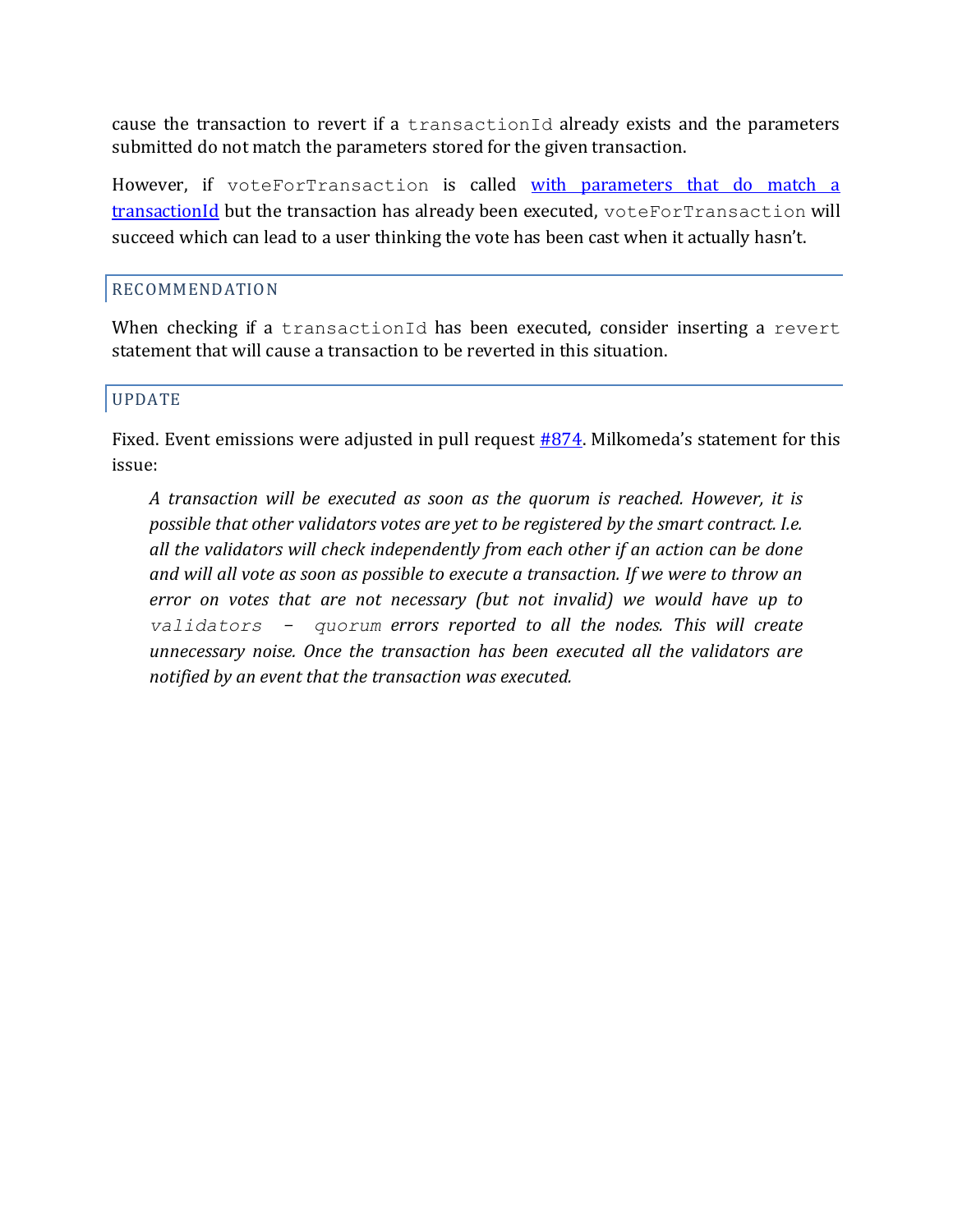#### <span id="page-11-0"></span>**NOTE SEVERITY**

#### <span id="page-11-1"></span>[N1] FUNCTIONS CAN BE MARKED EXTERNAL

Due to the low level call nature of transaction execution, the following list of functions can be marked external which will result in gas savings.

Multisig.sol ---------------- addValidator removeValidator replaceValidator upgradeContract voteForTransaction removeTransaction getConfirmationCount getTransactionCount getValidators getConfirmations getTransactionIds Rewards.sol ---------------- withdrawRewards SidechainBridge.sol ---------------- initialize submitUnwrappingRequest submitUnwrappingProposalTransaction voteOnUnwrappingProposalTransaction updateProtocolMagic updateBridgeParameters getUnwrappingProposalRequest getUnwrappingProposalTransaction getUnwrappingProposalTransactionWitness onERC1155Received onERC1155BatchReceived TokenRegistry.sol ---------------- addAssetToRegistry updateAsset removeAssetFromRegistry getAssetIdsCount getAssetIds findAssetIdByAddress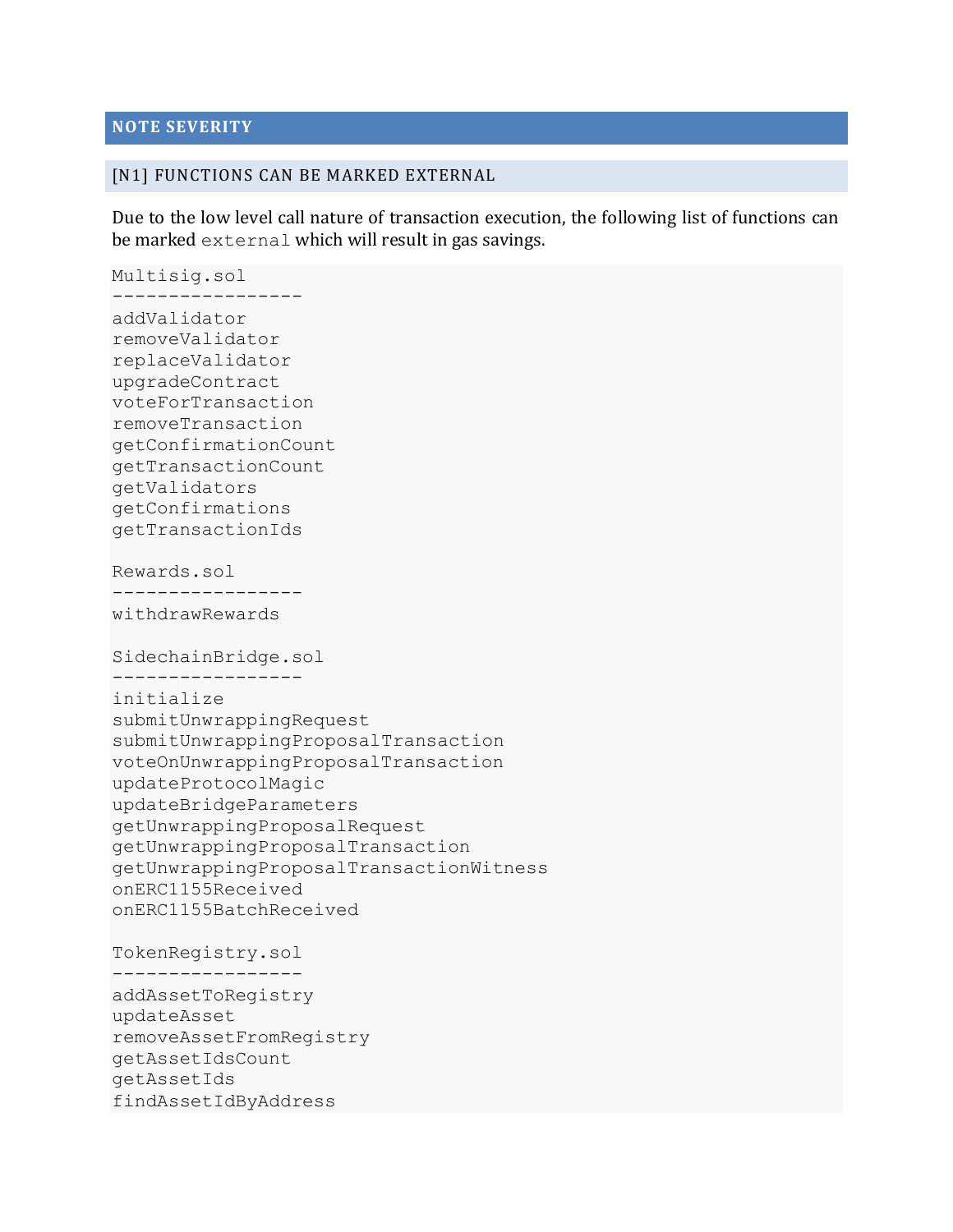#### RECOMMENDATION

Consider changing the visibility of the aforementioned functions from public to external.

#### UPDATE

Fixed in pull request [#883.](https://github.com/dcSpark/milkomeda-validator/pull/883)

#### <span id="page-12-0"></span>[N2] INCORRECT REQUIRE STATEMENT

In Multisig.sol the function executeTransaction has a [require statement](https://github.com/dcSpark/milkomeda-validator/tree/860d5c4cb34e3a5ed6bfcd6d22e67010dd80e02a/m1/contracts/src/Multisig.sol#L205-L208) that can never fail. value is an unsigned integer which will always be greater than or equal to 0. If transaction.value is less than the WRAPPING\_FEE, then the transaction will revert since the solc compiler is version 0.8.x.

#### RECOMMENDATION

Consider removing the require statement and examine if this behavior is intentional.

#### UPDATE

Fixed in pull request [#819](https://github.com/dcSpark/milkomeda-validator/pull/819)*.* The original issue is no longer present. The team added a new require statement that checks value against WRAPPING\_FEE.

#### <span id="page-12-1"></span>[N3] CONTRACTS NOT OPTIMIZED BEFORE DEPLOYMENT

The implementation and proxy contracts are not optimized before deployment.

#### RECOMMENDATION

To reduce the size of deployed bytecode and to reduce the cost of executing transactions, consider running the solc optimizer.

#### UPDATE

Not fixed. Milkomeda's statement for this issue:

*Acknowledged. We will investigate this at a later time.*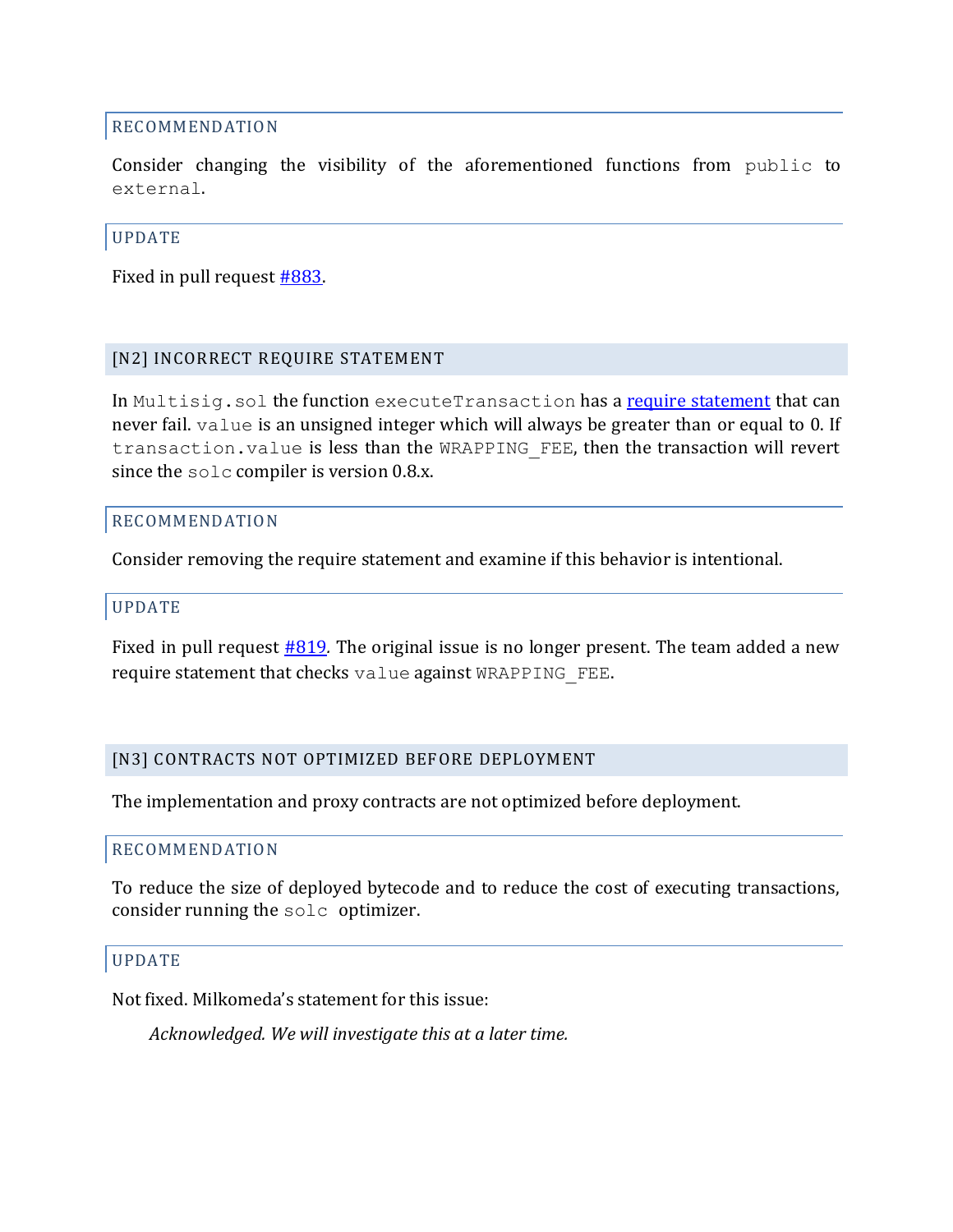#### <span id="page-13-0"></span>[N4] INCONSISTENT USE OF TOKEN RECEIVER CONTRACTS

The SidechainBridge contract inherits from **[ERC1155Receiver](https://github.com/dcSpark/milkomeda-validator/tree/860d5c4cb34e3a5ed6bfcd6d22e67010dd80e02a/m1/contracts/src/SidechainBridge.sol#L27)** and overrides the onERC1155Received [and onERC1155BatchReceived](https://github.com/dcSpark/milkomeda-validator/tree/860d5c4cb34e3a5ed6bfcd6d22e67010dd80e02a/m1/contracts/src/SidechainBridge.sol#L321-L340) functions. This is good behavior and allows the contract to use the safeTransferFrom function on ERC1155 tokens. The ERC721 tokens currently use transferFrom because the SidechainBridge contract does not inherit from the ERC721Receiver contract.

#### RECOMMENDATION

Consider having SidechainBridge inherit from ERC721Receiver and override the onERC721Received function. Then in SidechainBridge.sol the safeTransferFrom function can be used to move ERC721 tokens from msg.sender to the contract address.

#### UPDATE

Not fixed. Milkomeda added a comment with their reasoning in pull request [#854:](https://github.com/dcSpark/milkomeda-validator/pull/854)

*// we can safely use transferFrom instead of safeTransferFrom // because we are always transferring to ourselves*

#### <span id="page-13-1"></span>[N5] NOT FOLLOWING CHECKS-EFFECTS-INTERACTIONS PATTERN

submitUnwrappingRequest makes [external calls](https://github.com/dcSpark/milkomeda-validator/tree/860d5c4cb34e3a5ed6bfcd6d22e67010dd80e02a/m1/contracts/src/SidechainBridge.sol#L181-L205) to allowed assets before modifying state variables. A malicious token contract could hijack control flow with the transferFrom and safeTransferFrom function calls. The risk of reentrancy exists in the submitUnwrappingRequest function, however it would not have any security impact because the malicious asset must first be voted in by a validator majority. Furthermore, an attacker is limited in what functions can be called because of function modifiers on other public methods.

#### RECOMMENDATION

While there is no impact in this particular case, it is best practice to follow the checks-effectsinteractions pattern.

Consider moving external calls in submitUnwrappingRequest below the state changes o[n lines 207-212](https://github.com/dcSpark/milkomeda-validator/tree/860d5c4cb34e3a5ed6bfcd6d22e67010dd80e02a/m1/contracts/src/SidechainBridge.sol#L207-L212)

#### UPDATE

Fixed in pull request [#856.](https://github.com/dcSpark/milkomeda-validator/pull/856)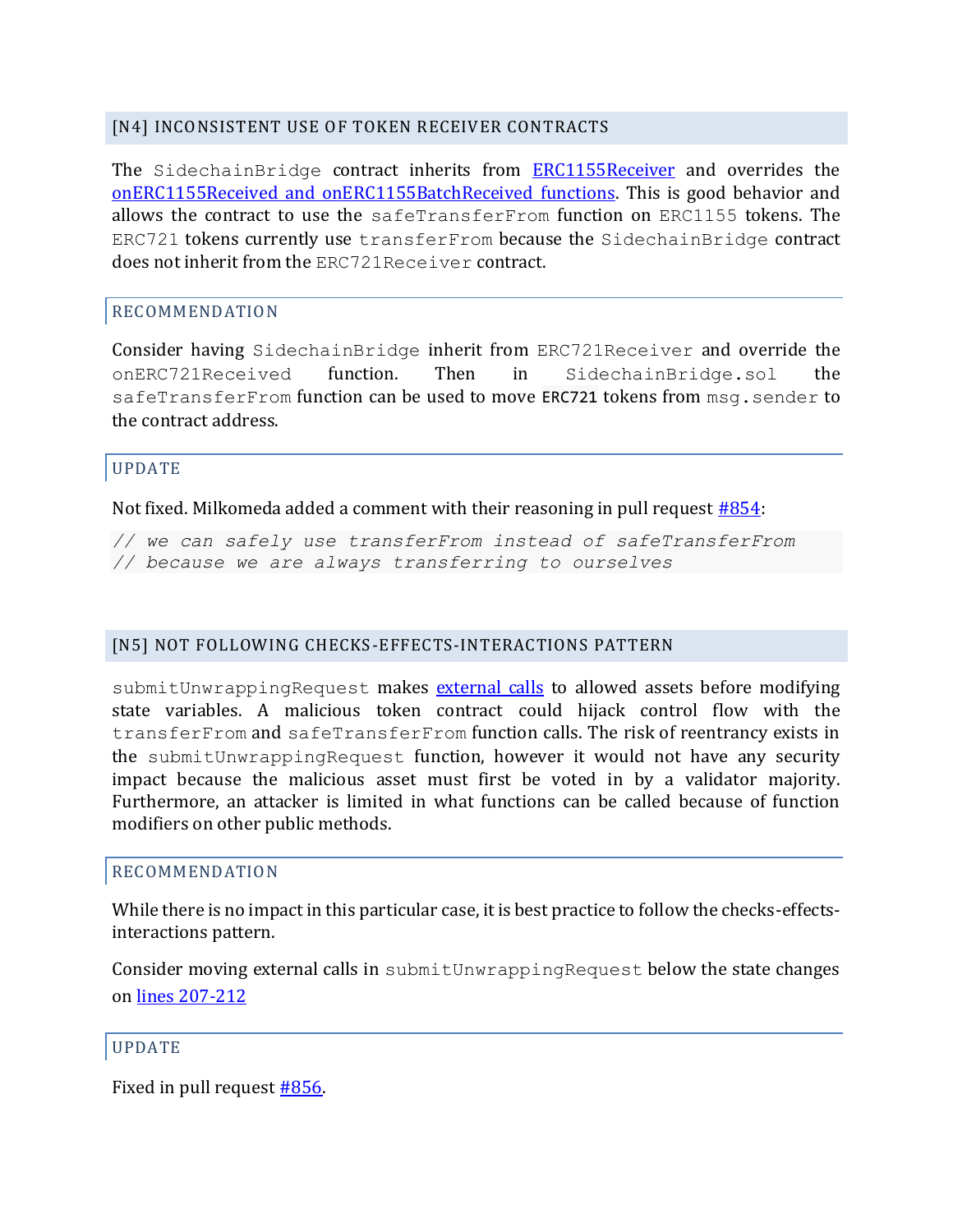#### <span id="page-14-0"></span>[N6] NOT FOLLOWING NAMING CONVENTIONS

[Parameters for initialize](https://github.com/dcSpark/milkomeda-validator/tree/860d5c4cb34e3a5ed6bfcd6d22e67010dd80e02a/m1/contracts/src/SidechainBridge.sol#L108-L115) that have a corresponding storage variable are prefixed with an underscore.

\_minWmainUnwrap does not have a corresponding storage variable, so there is no need for the underscore.

#### RECOMMENDATION

Consider removing the underscore from minWmainUnwrap for clarity.

#### UPDATE

Fixed in pull request [#891.](https://github.com/dcSpark/milkomeda-validator/pull/891)

#### <span id="page-14-1"></span>[N7] UNSTRUCTURED STORAGE PROXIES

In Proxy . sol the first storage slot is used to store the <u>implementation address</u>. This can be error-prone because the proxy performs delegate calls on an implementation address and may conflict with a storage slot on the implementation contract. Storage collision can occur (but does not in the current code) if the proxy and implementation do not share the same storage patterns. EIP-1967 was created to help address this issue and it uses a standardized storage slot location for the implementation storage variable. This will also allow the implementation contract to declare and use storage variables regardless of the storage layout in the proxy, with one exception: The implementation contract is responsible for updating the implementation address and as such will have to use the standardized storage slot for the implementation variable as the proxy does.

#### RECOMMENDATION

Consider using the EIP-1967 standardized storage slot for the implementation storage variable. More info can be found here: [unstructured-storage-proxies](https://docs.openzeppelin.com/upgrades-plugins/1.x/proxies#unstructured-storage-proxies)

#### UPDATE

Fixed in pull request [#853.](https://github.com/dcSpark/milkomeda-validator/pull/853)

#### <span id="page-14-2"></span>[N8] GAS SAVINGS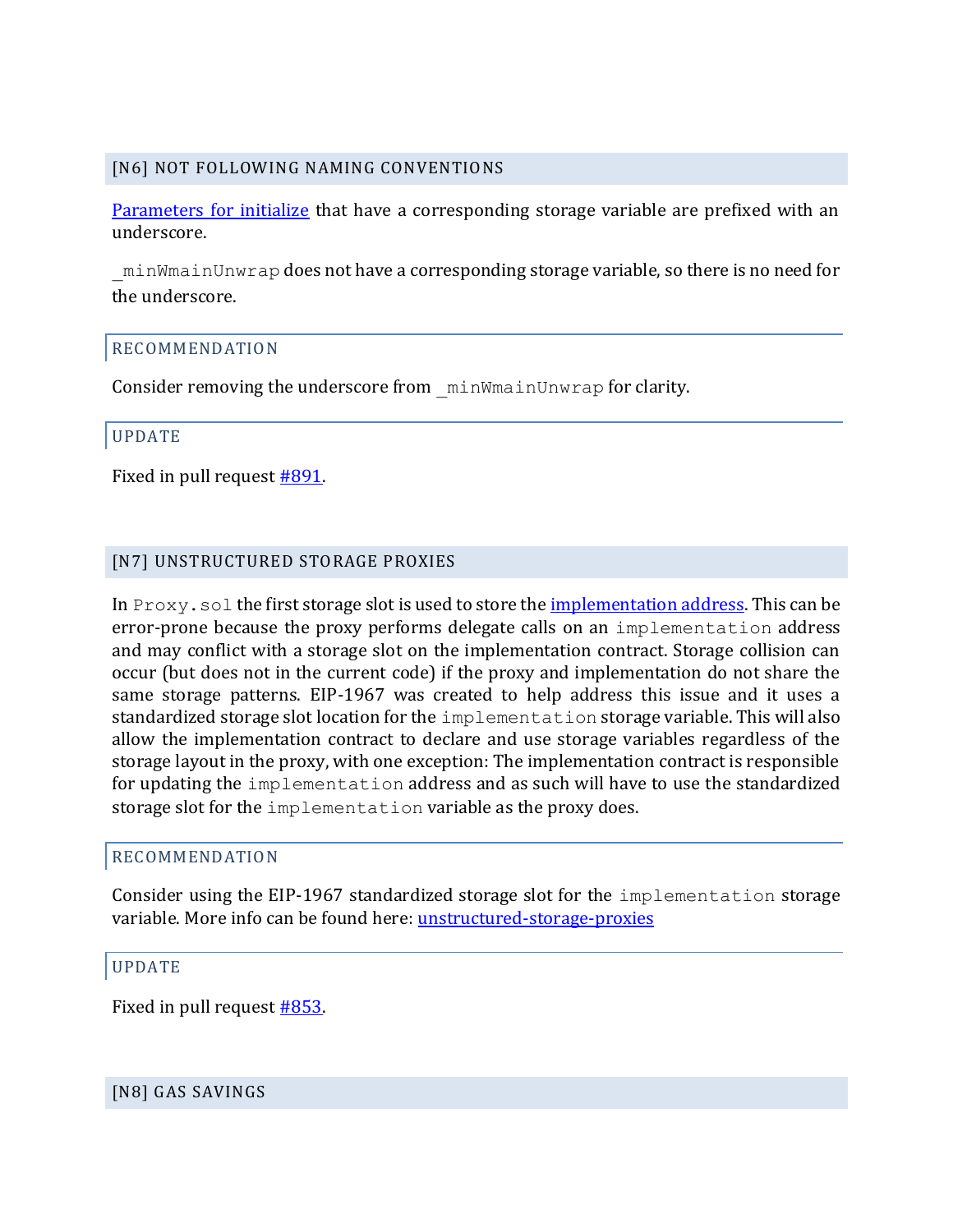Three areas were identified where gas efficiency can be improved.

CACHE ARRAY.LENGTH VALUES

There are several instances where array.length is computed inside for loops or multiple times in the same function.

# **RECOMMENDATION**

Consider caching array lengths whenever possible, and updating the following:

Multisig.sol:

- https://github.com/dcSpark/milkomedavalidator/tree/860d5c4cb34e3a5ed6bfcd6d22e67010dd80e02a/m1/contracts/src /Multisig.sol#L101
- Ȉ https://github.com/dcSpark/milkomedavalidator/tree/860d5c4cb34e3a5ed6bfcd6d22e67010dd80e02a/m1/contracts/src /Multisig.sol#L103
- Ȉ https://github.com/dcSpark/milkomedavalidator/tree/860d5c4cb34e3a5ed6bfcd6d22e67010dd80e02a/m1/contracts/src /Multisig.sol#L124
- https://github.com/dcSpark/milkomedavalidator/tree/860d5c4cb34e3a5ed6bfcd6d22e67010dd80e02a/m1/contracts/src /Multisig.sol#L232
- https://github.com/dcSpark/milkomedavalidator/tree/860d5c4cb34e3a5ed6bfcd6d22e67010dd80e02a/m1/contracts/src /Multisig.sol#L234
- https://github.com/dcSpark/milkomedavalidator/tree/860d5c4cb34e3a5ed6bfcd6d22e67010dd80e02a/m1/contracts/src /Multisig.sol#L245
- https://github.com/dcSpark/milkomedavalidator/tree/860d5c4cb34e3a5ed6bfcd6d22e67010dd80e02a/m1/contracts/src /Multisig.sol#L300
- Ȉ https://github.com/dcSpark/milkomedavalidator/tree/860d5c4cb34e3a5ed6bfcd6d22e67010dd80e02a/m1/contracts/src /Multisig.sol#L313
- Ȉ https://github.com/dcSpark/milkomedavalidator/tree/860d5c4cb34e3a5ed6bfcd6d22e67010dd80e02a/m1/contracts/src /Multisig.sol#L335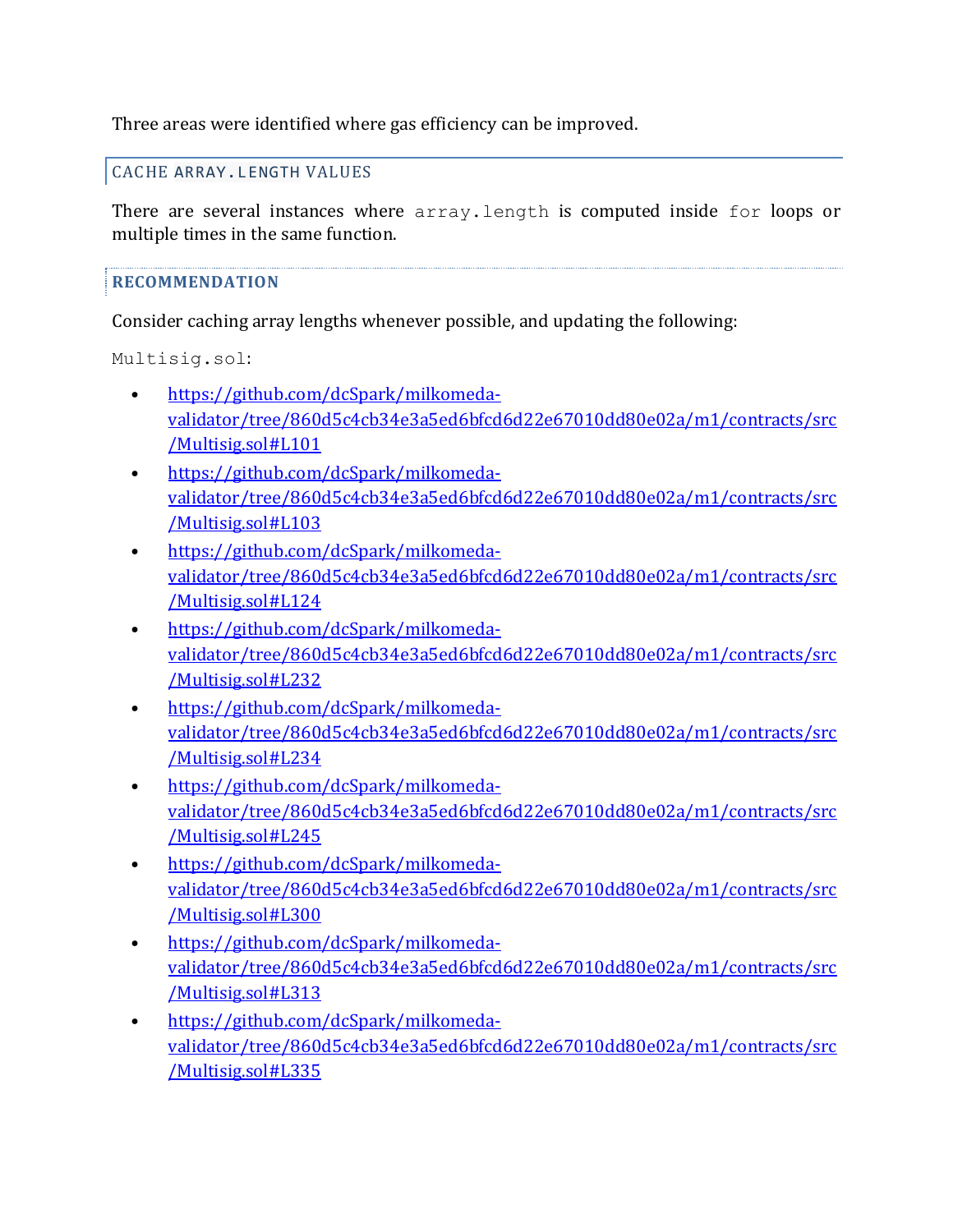- Ȉ https://github.com/dcSpark/milkomedavalidator/tree/860d5c4cb34e3a5ed6bfcd6d22e67010dd80e02a/m1/contracts/src /Multisig.sol#L338
- Ȉ https://github.com/dcSpark/milkomedavalidator/tree/860d5c4cb34e3a5ed6bfcd6d22e67010dd80e02a/m1/contracts/src /Multisig.sol#L359
- https://github.com/dcSpark/milkomedavalidator/tree/860d5c4cb34e3a5ed6bfcd6d22e67010dd80e02a/m1/contracts/src /Multisig.sol#L360
- https://github.com/dcSpark/milkomedavalidator/tree/860d5c4cb34e3a5ed6bfcd6d22e67010dd80e02a/m1/contracts/src /Multisig.sol#L363
- https://github.com/dcSpark/milkomedavalidator/tree/860d5c4cb34e3a5ed6bfcd6d22e67010dd80e02a/m1/contracts/src /Multisig.sol#L366

Rewards.sol:

- https://github.com/dcSpark/milkomedavalidator/tree/860d5c4cb34e3a5ed6bfcd6d22e67010dd80e02a/m1/contracts/src /Rewards.sol#L18
- https://github.com/dcSpark/milkomedavalidator/tree/860d5c4cb34e3a5ed6bfcd6d22e67010dd80e02a/m1/contracts/src /Rewards.sol#L19
- https://github.com/dcSpark/milkomedavalidator/tree/860d5c4cb34e3a5ed6bfcd6d22e67010dd80e02a/m1/contracts/src /Rewards.sol#L21

SidechainBridge.sol:

• https://github.com/dcSpark/milkomedavalidator/tree/860d5c4cb34e3a5ed6bfcd6d22e67010dd80e02a/m1/contracts/src /SidechainBridge.sol#L120

TokenRegistry.sol:

- https://github.com/dcSpark/milkomedavalidator/tree/860d5c4cb34e3a5ed6bfcd6d22e67010dd80e02a/m1/contracts/src /TokenRegistry.sol#L48
- https://github.com/dcSpark/milkomedavalidator/tree/860d5c4cb34e3a5ed6bfcd6d22e67010dd80e02a/m1/contracts/src /TokenRegistry.sol#L50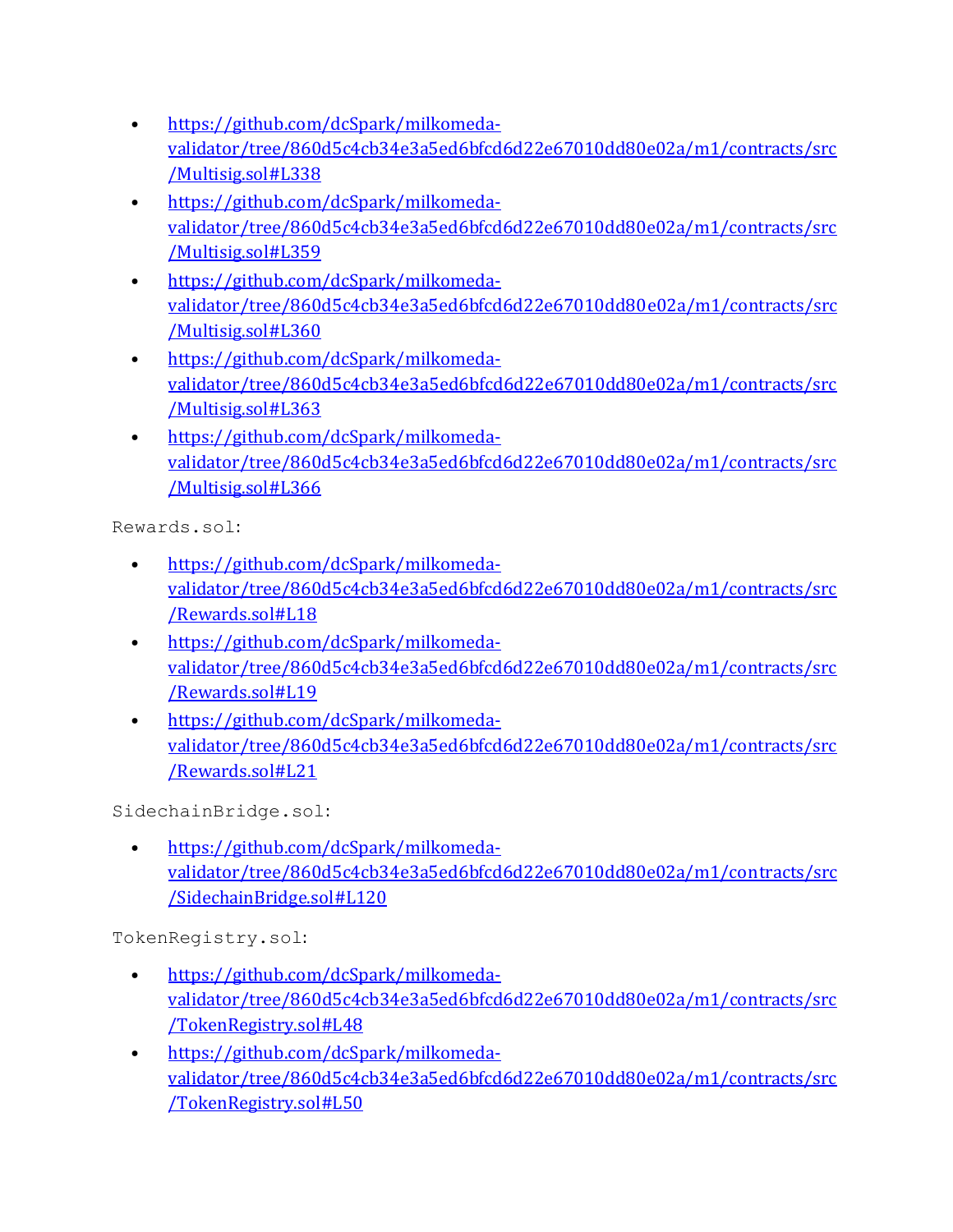Ȉ https://github.com/dcSpark/milkomedavalidator/tree/860d5c4cb34e3a5ed6bfcd6d22e67010dd80e02a/m1/contracts/src /TokenRegistry.sol#L76

#### ONLY CALL CHANGEQUORUM WHEN NECESSARY

In Multisig.sol, the [addValidator](https://github.com/dcSpark/milkomeda-validator/tree/860d5c4cb34e3a5ed6bfcd6d22e67010dd80e02a/m1/contracts/src/Multisig.sol#L85) and [removeValidator](https://github.com/dcSpark/milkomeda-validator/tree/860d5c4cb34e3a5ed6bfcd6d22e67010dd80e02a/m1/contracts/src/Multisig.sol#L92) functions always call changeQuorum regardless of the function parameters.

If newStargateAddress and newQuorum match the current stargateAddress and quorum, this call is unnecessary.

#### **RECOMMENDATION**

Consider adding logic in addValidator and removeValidator to check if quorum and stargateAddress will remain unchanged.

#### SIMPLIFY VALIDREQUIREMENT MODIFIER

The if [statement](https://github.com/dcSpark/milkomeda-validator/tree/860d5c4cb34e3a5ed6bfcd6d22e67010dd80e02a/m1/contracts/src/Multisig.sol#L63) in validRequirement in its current state can be simplified because there are no cases where validatorCount can be 0 when quorum is non-zero.

#### **RECOMMENDATION**

Consider simplifying the if statement.

Note that if the validatorCount were to be checked against a number other than zero (e.g. validator count  $\langle 4, \text{as mentioned in No checks on minimum validation count} \rangle$ , this check cannot be removed.

#### UPDATE

Not fixed. Milkomeda's statement for this issue:

*Acknowledged. We will investigate this at a later time.*

#### <span id="page-17-0"></span>[N9] TYPOGRAPHICAL ERRORS

There are code comments that were not updated when variables were renamed.

A [comment](https://github.com/dcSpark/milkomeda-validator/tree/860d5c4cb34e3a5ed6bfcd6d22e67010dd80e02a/m1/contracts/src/Rewards.sol#L12) in Rewards.sol was not updated when WITHDRAWAL EPOCH was renamed to WITHDRAWAL\_PERIOD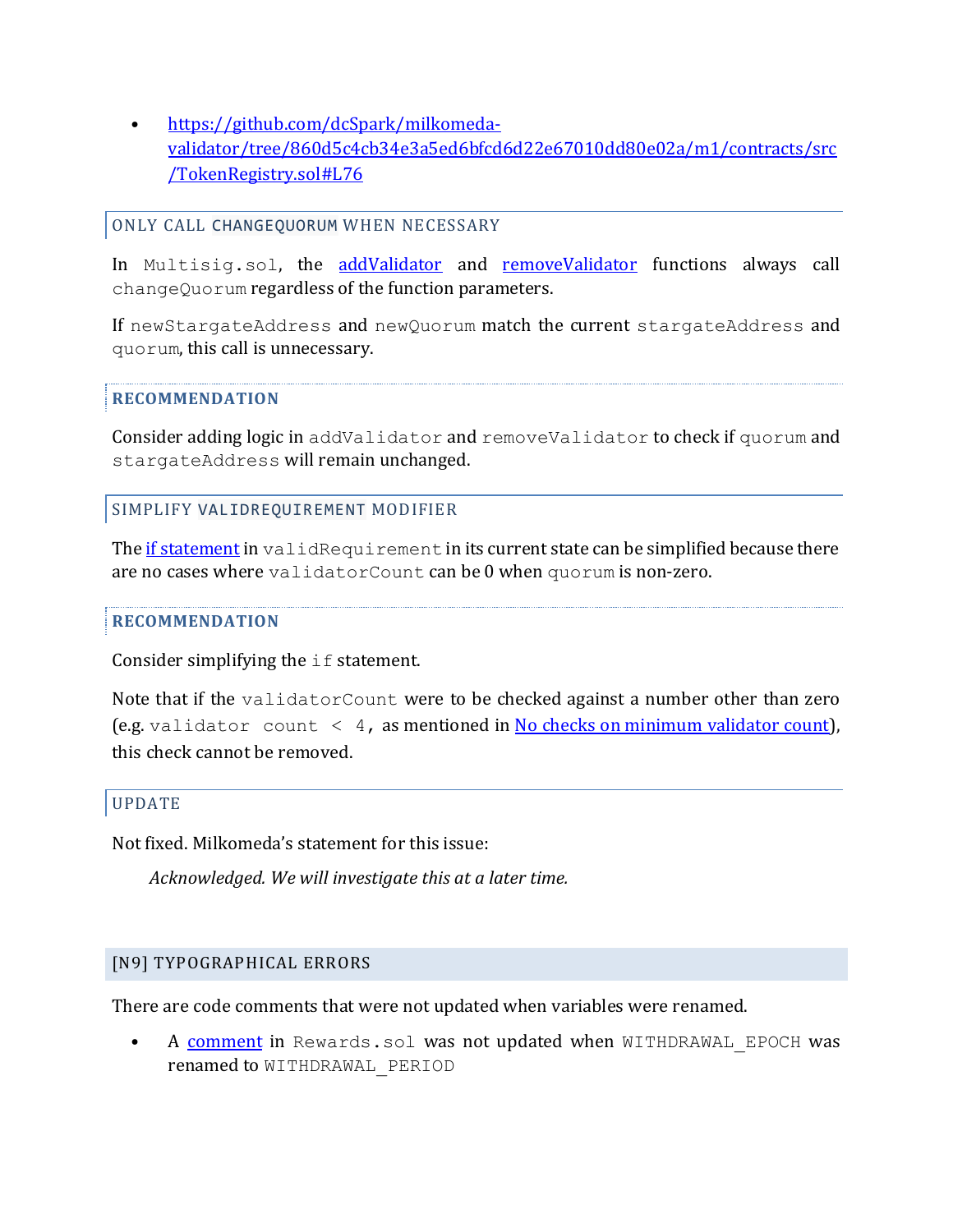- Comments i[n Types.sol](https://github.com/dcSpark/milkomeda-validator/tree/860d5c4cb34e3a5ed6bfcd6d22e67010dd80e02a/m1/contracts/src/Types.sol#L35) an[d State.sol](https://github.com/dcSpark/milkomeda-validator/tree/860d5c4cb34e3a5ed6bfcd6d22e67010dd80e02a/m1/contracts/src/State.sol#L67) were not updated when WMAIN\_RELEASE\_FEE was renamed to WRAPPING FEE
- Multisig.sol has a minor [typo](https://github.com/dcSpark/milkomeda-validator/tree/860d5c4cb34e3a5ed6bfcd6d22e67010dd80e02a/m1/contracts/src/Multisig.sol#L304) with the word "filter"

# RECOMMENDATION

Consider updating the comments to match the referenced variables and fixing typos:

- Ȉ WITHDRAWAL\_EPOCH -> WITHDRAWAL\_PERIOD
- Ȉ WMAIN\_RELEASE\_FEE -> WRAPPING\_FEE
- Ȉ wmainReleaseFee -> WRAPPING\_FEE
- Ȉ filer -> filter

# UPDATE

Fixed in pull request **#820.**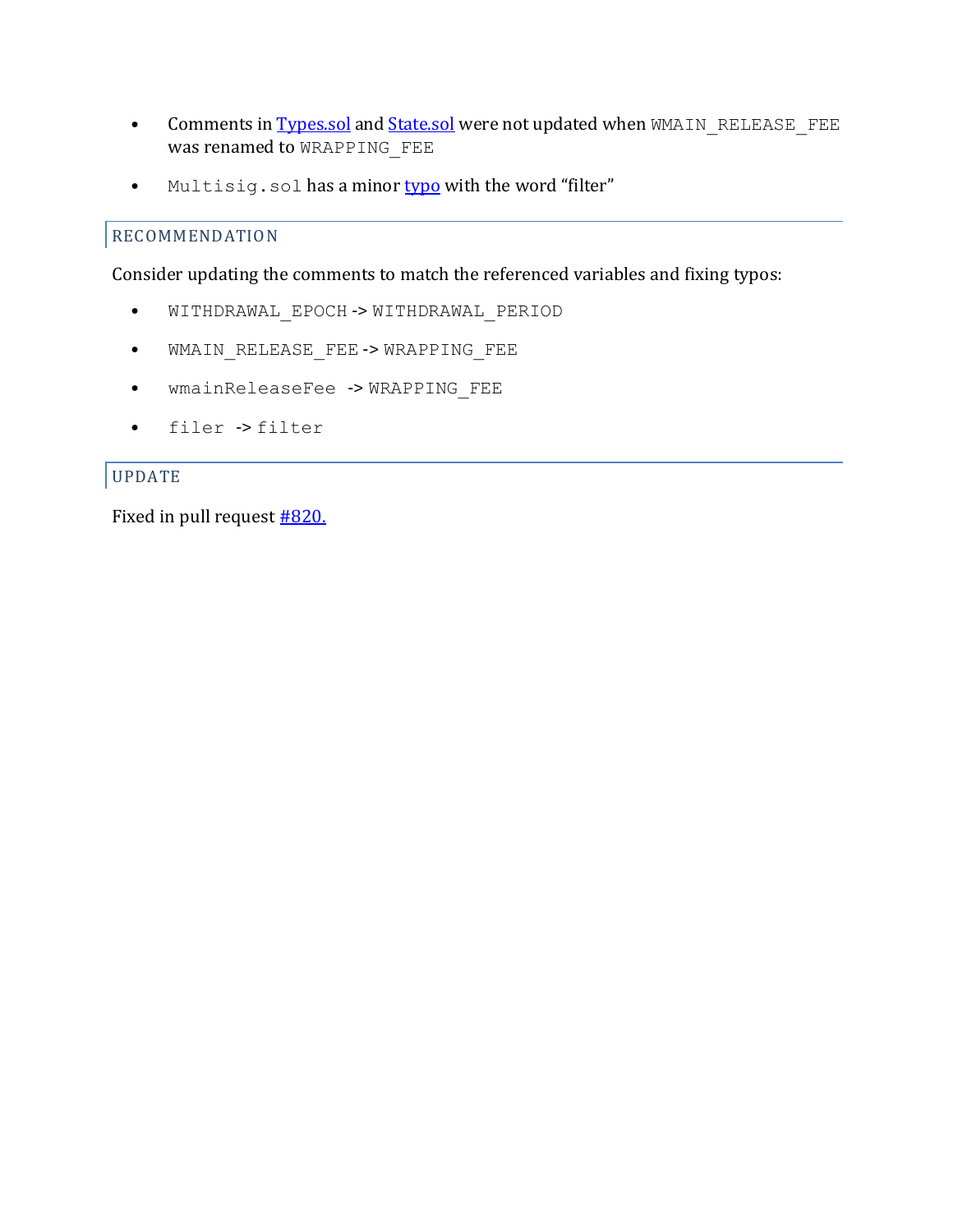<span id="page-19-0"></span>

| <b>APPENDIX A - SEVERITY DEFINITIONS</b> |                                                                                                                                                                            |  |
|------------------------------------------|----------------------------------------------------------------------------------------------------------------------------------------------------------------------------|--|
| Critical                                 | This issue is straightforward to exploit and is<br>likely to lead to catastrophic impact for client's<br>reputation and can lead to financial loss for<br>client or users. |  |
| High                                     | This issue is difficult to exploit and is likely to<br>lead to catastrophic impact for client's<br>reputation and can lead to financial loss for<br>client or users.       |  |
| Medium                                   | This issue is important to fix and puts a subset<br>of users' data at risk and is possible to lead to<br>moderate financial impact.                                        |  |
| Low                                      | This issue is not exploitable on a recurring basis<br>and cannot have a significant impact on<br>execution.                                                                |  |
| Informational (Note)                     | This issue does not pose an immediate risk but<br>is relevant to security best practices.                                                                                  |  |
| Undetermined                             | The extent of the risk was not determined<br>during this audit.                                                                                                            |  |